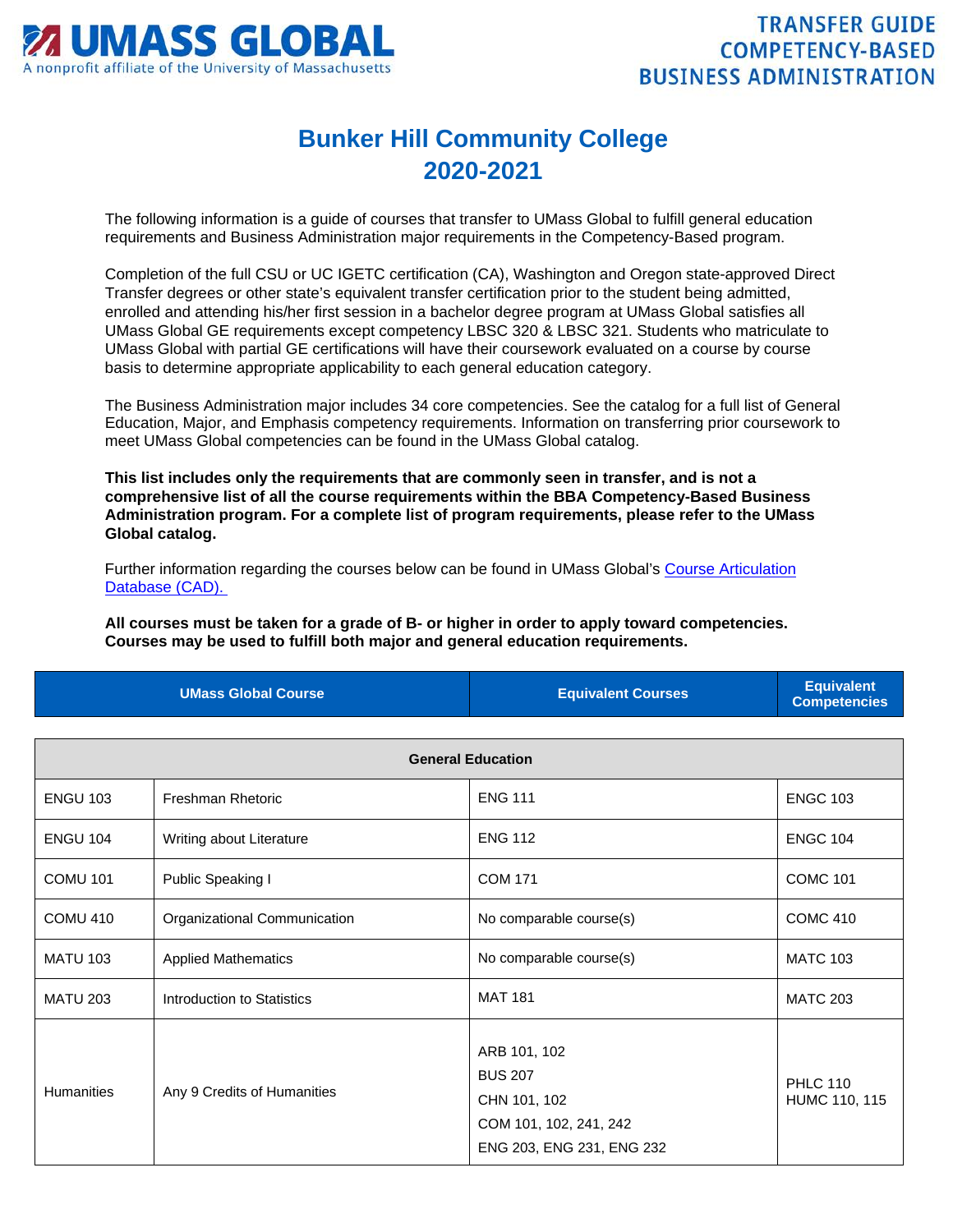| <b>General Education</b>   |                                   |                                                                                                                                                                                                                                                                                                                                                                                                                                                                                         |               |
|----------------------------|-----------------------------------|-----------------------------------------------------------------------------------------------------------------------------------------------------------------------------------------------------------------------------------------------------------------------------------------------------------------------------------------------------------------------------------------------------------------------------------------------------------------------------------------|---------------|
|                            |                                   | FRE 101, 102, 201, 202<br>GER 101, 102<br><b>INT 110</b><br>ITL 101, 102<br>JPN 101, 102<br>LCS 101AG, 101AR, 101G, 101JJ, 101QQ,<br>101YY<br>LIT 201, 203, 204, 206, 207, 211, 212, 217,<br>218, 219, 220, 221, 223, 224, 225, 227, 229,<br>230, 231, 233, 241, 242, 250<br>MUS 101, 105, 106, 130, 133, 144, 147, 171,<br>180<br>PHLU 101, 103<br><b>REL 111</b><br>RUS 101, 102<br><b>SOC 229</b><br>SPN 101, 102, 201, 202<br>THE 107, 108, 109, 111, 113, 115<br>VMA 113, 122, 221 |               |
| Natural<br><b>Sciences</b> | Any 6 Credits of Natural Sciences | <b>AST 102</b><br>BIO 101, 105, 108, 111, 195, 196, 203, 204,<br>205, 207, 211<br>CHM 120, 121, 151, 201, 202, 251, 252<br>ENV 105, 106, 115<br>LCS 101AH<br>MIG 261<br>MLT 212, 242<br>PHY 191, 201, 202, 251, 252<br><b>SON 113</b>                                                                                                                                                                                                                                                   | NSCC 115, 110 |
| Social Sciences            | Any 9 Credits of Social Sciences  | BUS 120, 122<br>CRJ 101, 102, 103, 106, 107, 117, 201, 202,<br>203, 208, 209, 210, 211, 212, 214, 225, 228,<br>230, 232<br>ECE 101, 103, 104, 106, 108, 202, 207, 209,<br>210, 211, 212, 213, 215, 217<br>ECO 201, 202<br>GOV 101, 103, 211, 220<br>HIS 101, 102, 103, 111, 112, 117, 151, 152,<br>230                                                                                                                                                                                  | SOSC 110, 115 |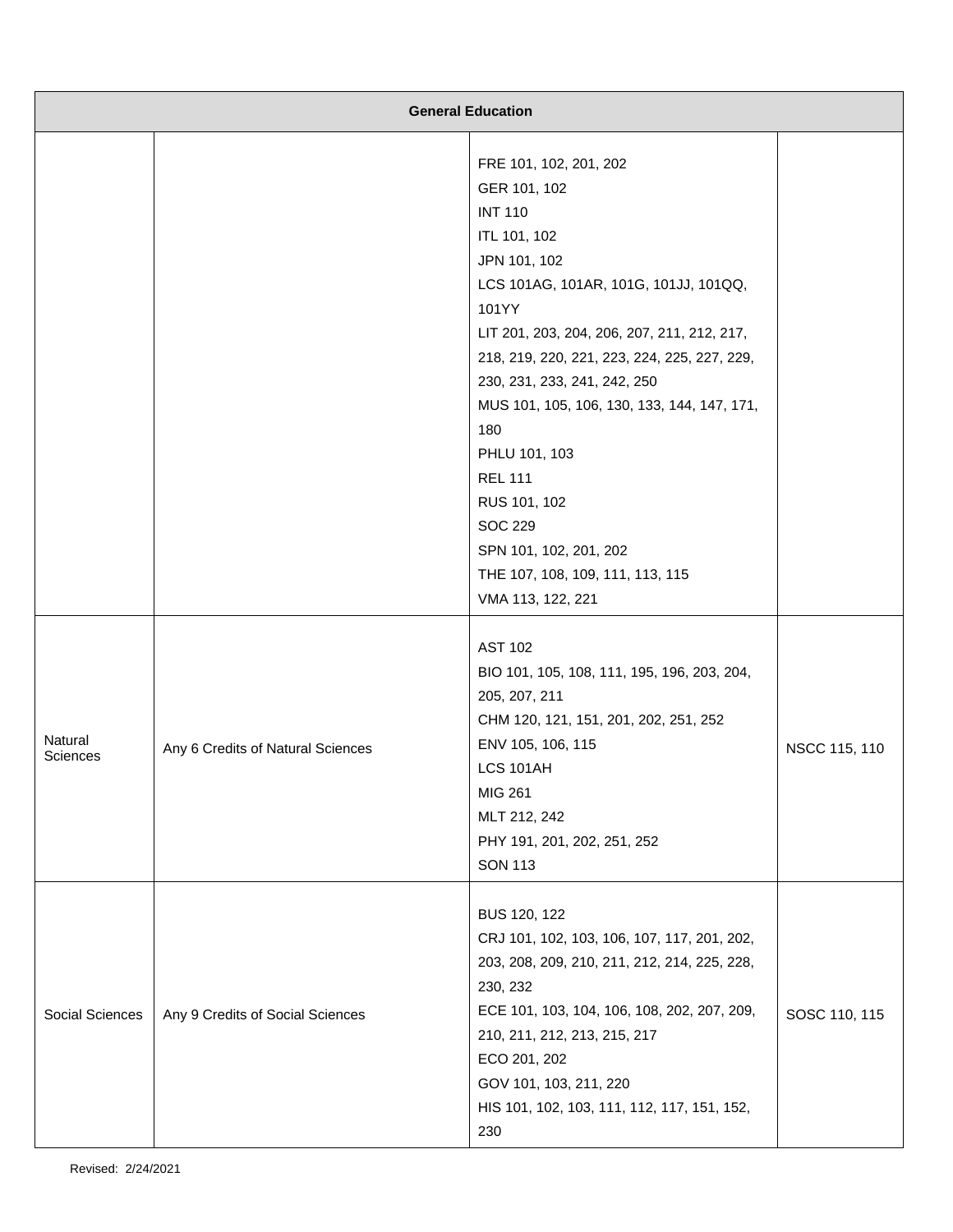| <b>General Education</b>      |                                                                                      |                                             |                |
|-------------------------------|--------------------------------------------------------------------------------------|---------------------------------------------|----------------|
|                               |                                                                                      |                                             |                |
|                               |                                                                                      | <b>HRT 109</b>                              |                |
|                               |                                                                                      | HSV 112, 214, 215                           |                |
|                               |                                                                                      | LCS 101AD, 101AS, 101BC, 101BD, 101F,       |                |
|                               |                                                                                      | 101FF, 101GG, 101KK, 101MN, 101O,           |                |
|                               |                                                                                      | 101RR, 101SS, 101WW, 101ZZ                  |                |
|                               |                                                                                      | <b>MAN 106</b>                              |                |
|                               |                                                                                      | MUS 133, 134, 141                           |                |
|                               |                                                                                      | PLG 101,103, 104, 201, 203                  |                |
|                               |                                                                                      | PSY 101, 105, 107, 131, 141, 201, 203, 209, |                |
|                               |                                                                                      | 213, 215, 219, 223, 224, 227, 233, 235      |                |
|                               |                                                                                      | SOC 101, 109, 110, 203, 204, 205, 206, 207, |                |
|                               |                                                                                      | 211, 225, 227, 229                          |                |
|                               |                                                                                      | <b>SPN 110</b>                              |                |
|                               |                                                                                      | SPM 201, 213                                |                |
| LBSU 302 &<br><b>LBSU 304</b> | Information Fluency and Academic Integrity &<br><b>Liberal Arts Core Foundations</b> | Cannot be satisfied in transfer             | LBSC 320 & 321 |

| <b>Business Core</b> |                                        |                         |                                 |
|----------------------|----------------------------------------|-------------------------|---------------------------------|
| ACCU <sub>201</sub>  | Principles of Accounting I             | <b>ACC 101</b>          | ACCC 210, 215,<br>220, 225, 230 |
| ACCU <sub>202</sub>  | Principles of Accounting II            | <b>ACC 102</b>          | ACCC 235, 240                   |
| <b>FINU 305</b>      | <b>Business Finance</b>                | No comparable course(s) | <b>FINC 305</b>                 |
| <b>ECNU 201</b>      | Principles of Macroeconomics           | ECO 201                 | <b>ECNC 201</b>                 |
| <b>ECNU 202</b>      | Principles of Microeconomics           | ECO 202                 | ECNC 202, 205                   |
| <b>MGTU 400</b>      | <b>Global Environment of Business</b>  | No comparable course(s) | MGTC 400, 405                   |
| <b>MGTU 310</b>      | Legal Environment of Business          | No comparable course(s) | MGTC 305, 310,<br>315           |
| OLCU 350             | Leadership and Professional Ethics     | No comparable course(s) | OLCC 305, 355                   |
| <b>CSCU 200</b>      | Intro to Computers and Data Processing | <b>CIT 110</b>          | <b>CSCC 200</b>                 |
| <b>MGTU 301</b>      | Principles of Management               | <b>MAN 111</b>          | <b>MGTC 301</b>                 |
| <b>MKTU 301</b>      | Principles of Marketing                | <b>MAN 105</b>          | MKTC 301, 305                   |